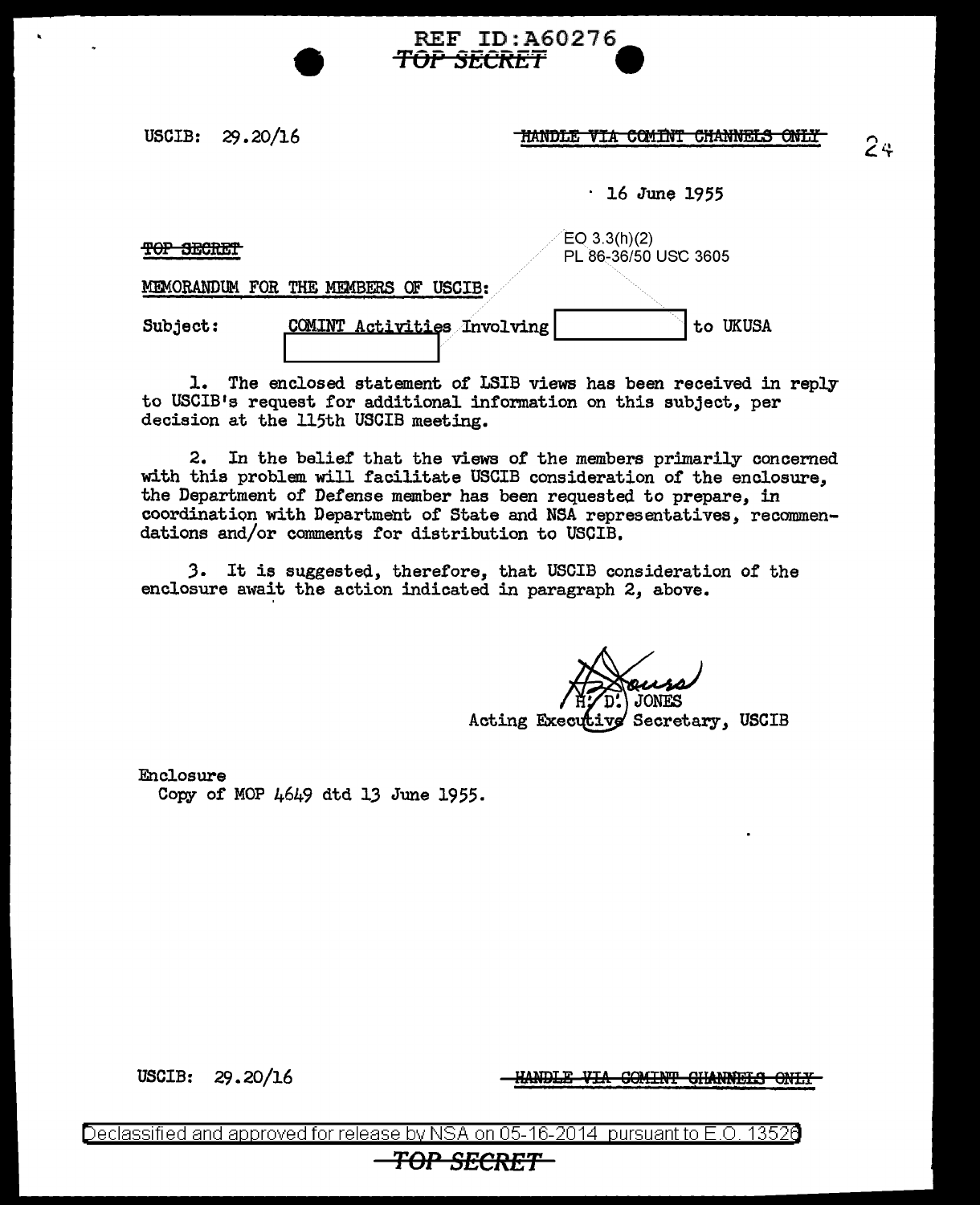TOP SECRET

MOP 4649 13th June 1955

60276.

MEMORANDUM FOR THE CHAIRMAN, U.S.C.I.B.  $\angle$  EO 3.3(h)(2)

PL.86-36/50 USC 3605

 $\wedge\!\!\!\!\downarrow\!\!\!\perp$ 

Subject:

I have been asked by the Chairman, L.S.I.B., to pass you the following message:

"Receipt is acknowledged of your message dated 16th May, and of CIB 000132 dated 24th May, both of which have been considered by LSIB.

lt feels however that this essential dJ.f f erence may make it llllpossible to find a common solution which will suit the requirements of both countries.

<sup>11</sup>3. Reference paragraph *3,* the main considerations which led LSIB to its present conclusions were as follows:

a) the existence of purely national military units employed on such work in a foreign sovereign state in peace time without the agreement of that state is incompatible with the political integrity of the country concerned. The existence of such units would only be politically acceptable as defence troops deployed there under NATO auspices.

*TOP SECRET* 

b)